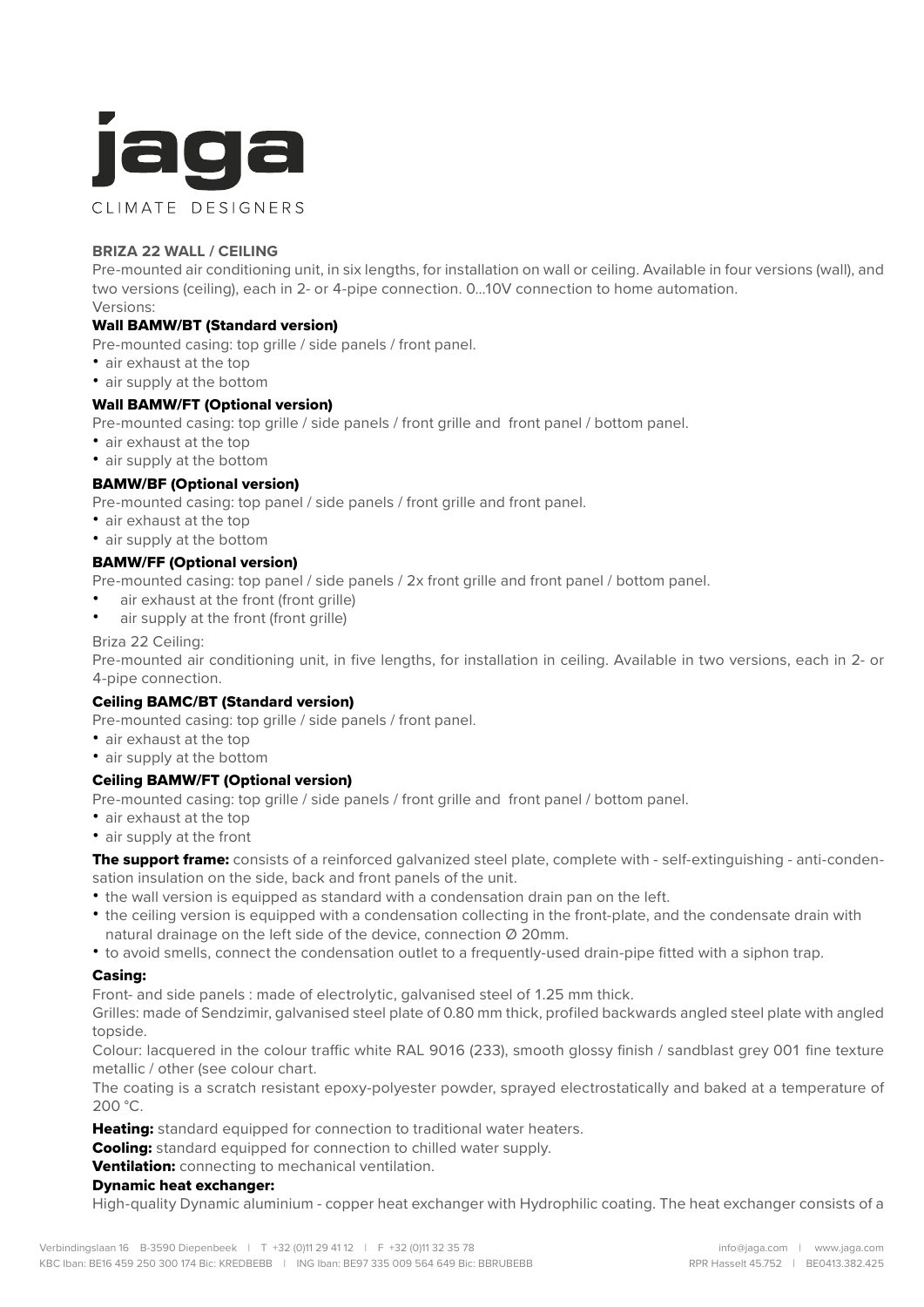coil with three round rows seamless circulation tubes of pure red copper, connected with pure aluminium fins brass 2:08 mm spaced, and cast collectors equipped with a patented low pressure loss hydraulic distributor. Maximum pressure heat exchanger: 20 bar.

## Hydraulic connection:

2-pipe system:

- standard heat exchanger G3/4" G connection on the left. Also available with hydraulic connection to the right. 4-pipe system:
- standard heat exchanger G3/4" G connection on the left. Also available with hydraulic connection to the right.
- additional 2de heat exchanger G1/2" G, connection on the left. Also available with hydraulic connection to the right.

## GREEN-TECH Fan unit(s):

Centrifugal fans with GreenTech EC technology: Energy-saving, easy operation, low noise. Motor:

- from aluminium, mounted with vibration dampers on both sides. 230 VAC, 50-60 Hz, (see identification plate). Protection class motor IP44, electronic IP20, depending on installation and position.
- Control input 0-10 V, electrically insulated. Voltage output 10 V, 1.1 mA, electrically insulated.

Fan impeller:

- forward curved, from PP synthetic
- Electrical connection:
- standard to the right of the appliance
- by means of terminals (earthing,  $-/ + 230$ , 0 ... 10 V), . Supply Voltage 208-230 V / 50 60 Hz.

### Dust filter:

Replaceable filter made of synthetic fibers, (filter class G2), removable from the front of the unit.

## Terms of Use:

Air-conditioning unit for indoor use, to provide in the summer and during the winter the required heating and cooling (summer and winter, air conditioning).

For indoor spaces with domestic or similar use.

The device is not intended for installation or use in damp areas, such as laundry rooms (IEC EN 60335-2-40).

- Conforms to the following guidelines:
- the provisions of the Machinery Directive 2006/42/EC
- Low Voltage Directive 2014/35/EC,
- Electromagnetic Compatibility Directive 2014/30/EC

Operating limits:

- max Temperature supply water: 90 ° C.
- maximum pressure heat exchanger: 26 bar.
- supply voltage:  $230 \text{ V} \pm 10\%$ .

How to install:

Free space air intakes and outlets:

- minimum 150 mm free s pace air inlet device (bottom of device)
- minimum 150 mm distance air outlet (top of appliance)

## Options:

- 230 VAC motorised damper: air switch box with motorized damper with 0...10V control for outdoor air inlet
- wall ventilation grille Ø 125mm
- inlet angle piece 90°
- exhaust angle piece 90°
- adjustable air inlet grille for 90° angle pieces

Built-In Ceiling:

- inlet plenum 180° with round flanges, connection Ø 200 mm
- thermally insulated exhaust plenum 180° with round flanges connection Ø200 mm
- condensate pump mounting bracket

## Control options:

- EC thermostat RDG 160T, 24VDC, 0..10V speed control
- room-thermostat Jaga JRT 100 TW (WIFI)
- room-thermostat Jaga JRT 100 or JRT 200
- room-thermostat Siemens (with 0...10VDC OUT)
- Jaga JFCC controller. The controller is factory installed and preprogrammed.
- JDPC Jaga product controller

### Manufacturer Jaga n.v. Belgium.

Type: BRIZA 22 HYBRID WALL / BRIZA 22 HYBRID CEILING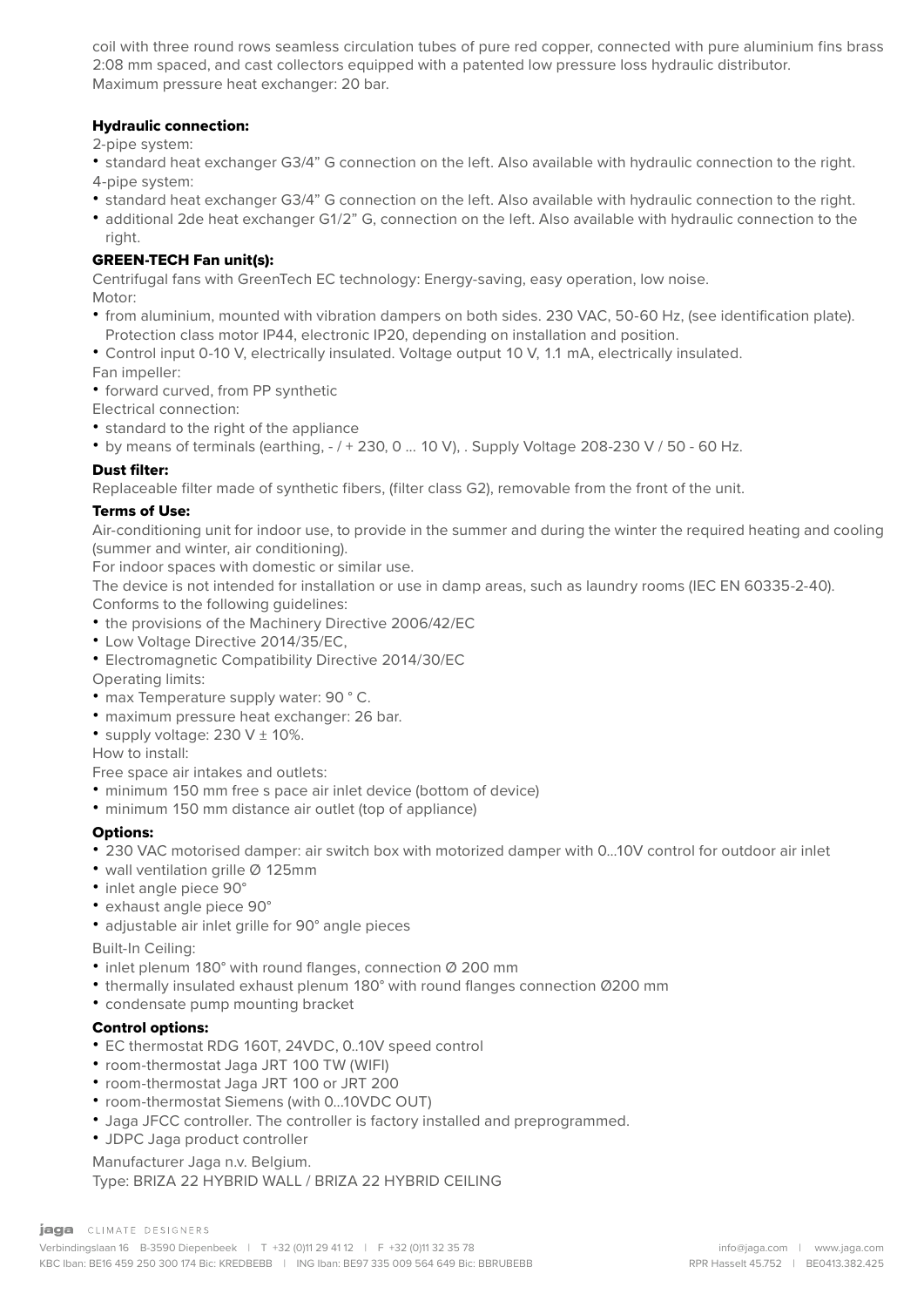## **BRIZA 22 BUILD IN WALL / CEILING**

Pre-mounted air conditioning unit, in six lengths, for installation in wall or ceiling. Available in four versions (wall), and two versions (ceiling), each in 2- or 4-pipe connection. 0...10V connection to home automation.

## Build-in Wall BABW/BT (Standard version)

- air exhaust at the top
- air supply at the bottom

## Build-in Wall BABW/FT (Optional version)

- air exhaust at the top
- air supply at the front

## Build-in Wall BABW/BF (Optional version)

- air exhaust at the front
- air supply at the bottom

## Build-in Wal BABW/FF (Optional version)

- air exhaust at the front
- air supply at the front

## Briza 22 Build in Ceiling:

Pre-mounted air conditioning unit, in five lengths, for installation in ceiling. Available in two versions, each in 2- or 4-pipe connection.

## Build-in Ceiling BABC/BT (Standard version)

- air exhaust at the top
- air supply at the bottom

## Build-in Ceiling BABW/FT (Optional version)

- air exhaust at the top
- air supply at the front

**Heating:** standard equipped for connection to traditional water heaters.

**Cooling:** standard equipped for connection to chilled water supply.

Ventilation: connecting to mechanical ventilation.

The support frame: consists of a reinforced galvanized steel plate, complete with - self-extinguishing - anti-condensation insulation on the side, back and front panels of the unit.

- the wall version is equipped as standard with a condensation drain pan on the left.
- the ceiling version is equipped with a condensation collecting in the front-plate, and the condensate drain with natural drainage on the left side of the device, connection Ø 20mm.

• to avoid smells, connect the condensation outlet to a frequently-used drain-pipe fitted with a siphon trap.

## Dynamic heat exchanger:

High-quality Dynamic aluminium - copper heat exchanger with Hydrophilic coating. The heat exchanger consists of a coil with three round rows seamless circulation tubes of pure red copper, connected with pure aluminium fins brass 2:08 mm spaced, and cast collectors equipped with a patented low pressure loss hydraulic distributor. Maximum pressure heat exchanger: 20 bar.

## Hydraulic connection:

- 2-pipe system:
- standard heat exchanger G3/4" G connection on the left. Also available with hydraulic connection to the right.
- 4-pipe system:
- standard heat exchanger G3/4" G connection on the left. Also available with hydraulic connection to the right.
- additional 2de heat exchanger G1/2" G, connection on the left. Also available with hydraulic connection to the right.

### GREEN-TECH Fan unit(s):

Centrifugal fans with GreenTech EC technology: Energy-saving, easy operation, low noise. Motor:

- from aluminium, mounted with vibration dampers on both sides. 230 VAC, 50-60 Hz, (see identification plate). Protection class motor IP44, electronic IP20, depending on installation and position.
- Control input 0-10 V, electrically insulated. Voltage output 10 V, 1.1 mA, electrically insulated.

Fan impeller:

• forward curved, from PP synthetic

Electrical connection:

- standard to the right of the appliance
- by means of terminals (earthing,  $-/ + 230$ , 0 ... 10 V), . Supply Voltage 208-230 V / 50 60 Hz.

### Dust filter:

Replaceable filter made of synthetic fibers, (filter class G2), removable from the front of the unit.

### Terms of Use:

Air-conditioning unit for indoor use, to provide in the summer and during the winter the required heating and cooling (summer and winter, air conditioning).<br>**jaga** CLIMATE DESIGNERS